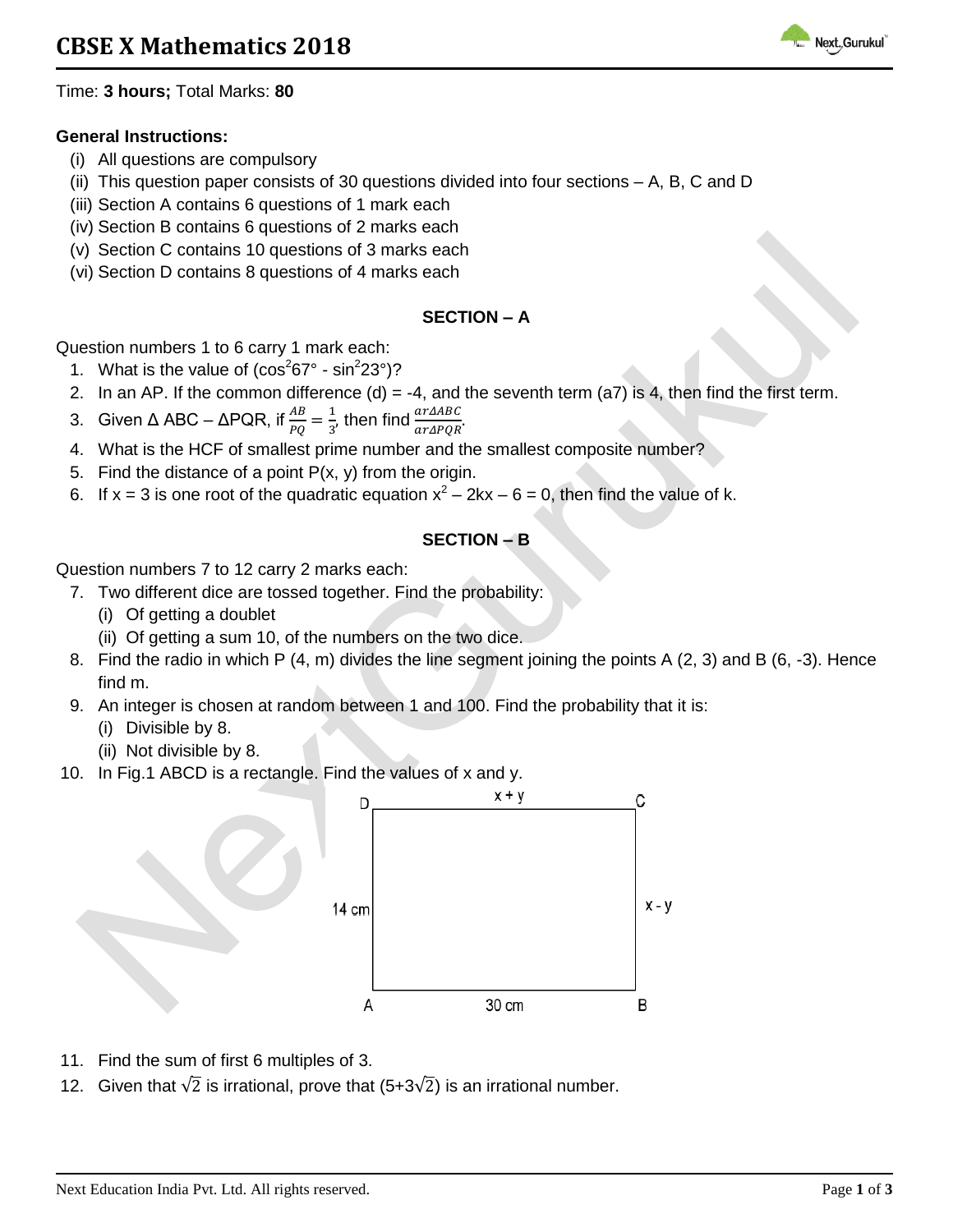

## **SECTION – C**

Question numbers 13 to 22 carry 3 marks each:

13. If A(-2, 1), B(a, 0), C(4, b) and D(1, 2) are the vertices of a parallelogram ABCD, find the values of a and b. Hence find the lengths of its sides.

OR

If A(-5, 7), B(-4, -5), C(-1, -6) and D(4, 5) are the vertices of a quadrilateral, find the area of quadrilateral ABCD.

- 14. Find all zeros of the polynomial  $(2x^4 9x^3 + 5x^2 + 3x 1)$  if two of its zeros are  $(2 + \sqrt{3})$  and  $(2 \sqrt{3})$ .
- 15. Find HCF and LCM of 404 and 96 and verify that HCF x LCM = Product if the two given numbers.
- 16. Prove that the lengths of tangents drawn from an external point to a circle are equal.
- 17. Prove that the area of an equilateral triangle described on side of thee square is equal to half the area of the equilateral triangle described on one of its diagonal.

OR

If the area of two similar triangles is equal, prove that they are congruent

- 18. A plane left 30 minutes late than its scheduled time and in order to reach the destination 1500 km away in time it had to increase its speed by 100 km/h from the usual speed.
- 19. The table below shows the salaries of 280 persons:

| Salary (In thousand) | No. of persons |  |  |  |
|----------------------|----------------|--|--|--|
| $5 - 10$             | 49             |  |  |  |
| $10 - 15$            | 133            |  |  |  |
| 15-20                | 63             |  |  |  |
| $20 - 25$            | 15             |  |  |  |
| 25-30                | 6              |  |  |  |
| 30-35                |                |  |  |  |
| $35 - 40$            | Δ              |  |  |  |
| 40-45                | 2              |  |  |  |
| 45-50                |                |  |  |  |

Calculate the median salary of the data.

20. A wooden article was made by scoping out of hemisphere from each end of a solid cylinder, as shown in Fig.2. If the height of the cylinder is 10 cm and base is of radius 3.5 cm. find the total surface area of the article.



A heap of rice is in the form of a cone of base diameter 24 m and height 3.5 m. Find the volume of the rice. How much canvas cloth is required to just cover the heap?

21. Find the area of the shaded region in Fig.3, where areas drawn with centers A,B,C and D intersect in pairs at mid-points P, Q, R and S of the sides AB, BC, CD and DA respectively of a square ABCD of side 12 cm (Use  $π = 3.14$ )